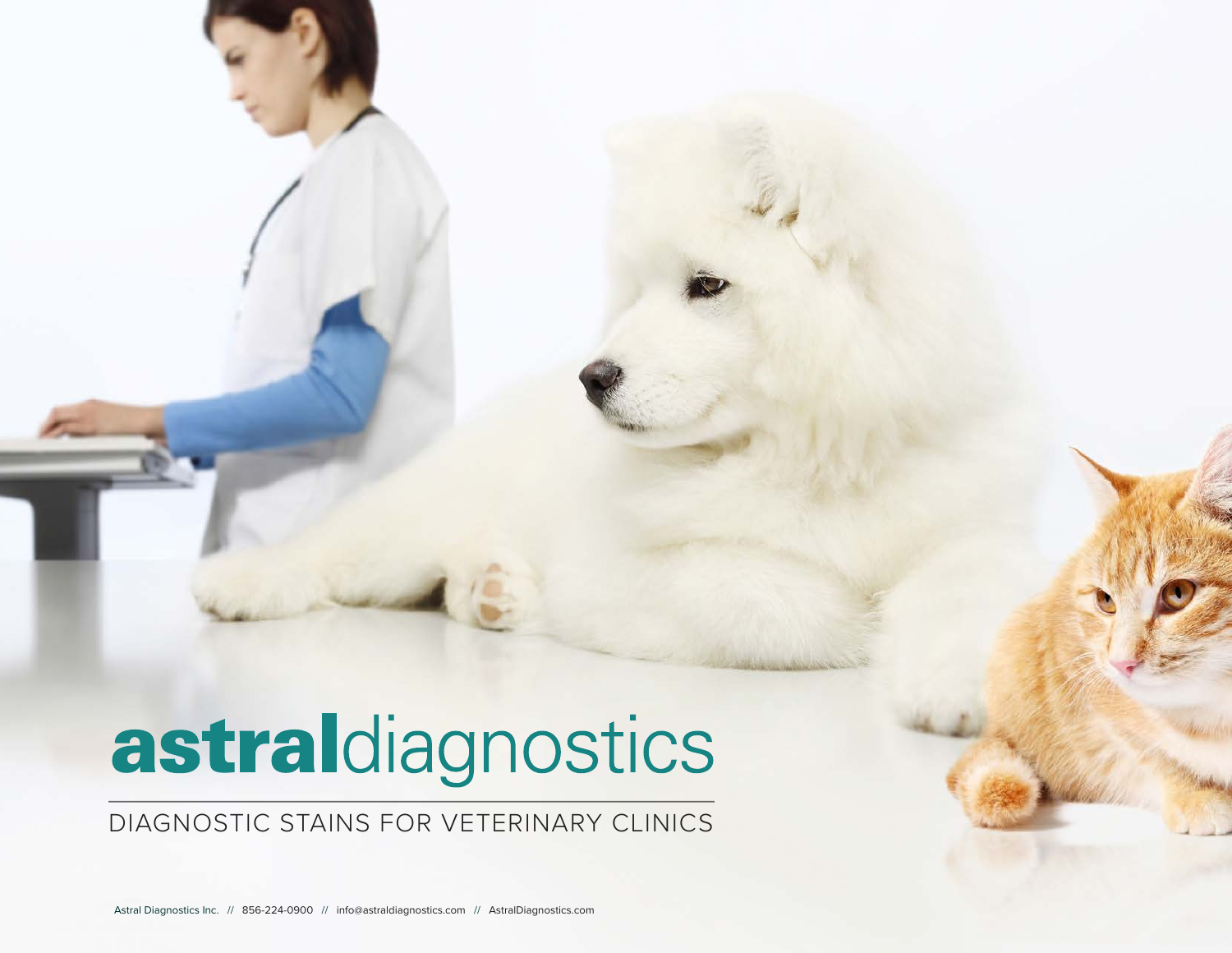# **ABOUT US**

We are a manufacturer of high-quality diagnostic stains and laboratory reagents. We have proudly served lab suppliers, the medical market, and the academic community for 20 years with quality products and superior service.

# **OUR VALUE**

#### **Technical Service**

- Need help troubleshooting a stain? We have technical staff waiting to assist you *(not automated answering* systems), no matter the complexity of the staining issue.
- Uncertain about which stain is appropriate for your specimen, we can offer our expertise to identify the appropriate stain from our wide array of diagnostic stains to provide your desired results.
- Need a staining protocol? We offer numerous detailed protocols, easily downloadable from our website.

#### **Quality**

We have highly trained chemists, histologists and QC technicians who test our stains on actual specimens using manual and/or automated stain equipment to ensure lot-to-lot stain consistency and that our stains will work in your vet laboratory.

#### **Customer Service**

- Experiencing problems with out-of-stock items elsewhere? We have you covered. We have a steady supply chain and maintain stock of our most sought-after diagnostic stains.
- Our top priority is that our customers' needs are met with timeliness and care in a cost-conscious manner.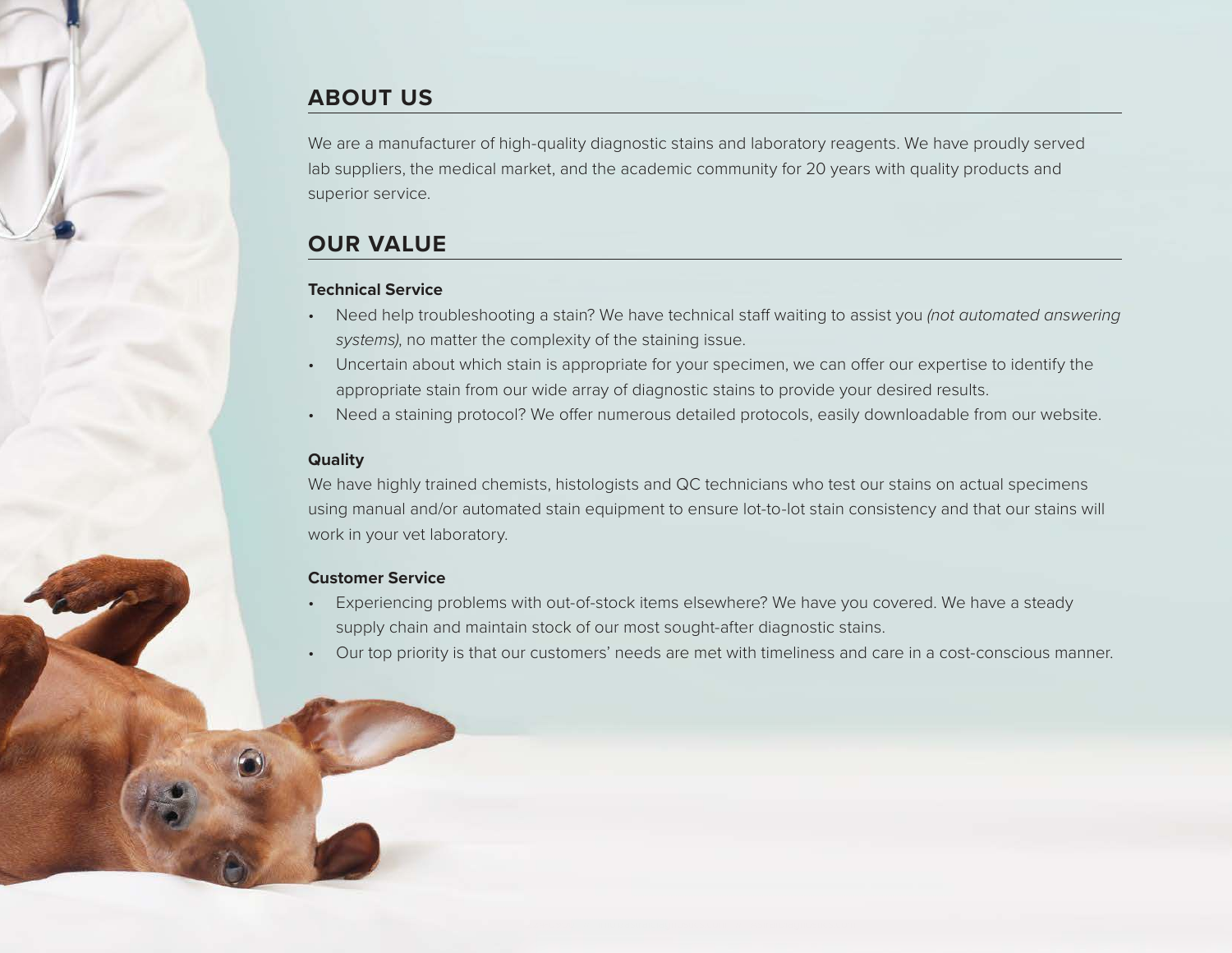# **HEMATOLOGY**

The [Astral Diagnostic's Hematology](https://www.astraldiagnostics.com/category-s/142.htm) portfolio features an exceptional line of stains and reagents for use with both manual and automated staining protocols.

Reticulocyte count and WBC offerings are supplemented by threestep staining protocols that result in rapid differentials.

The use of certified dyes along with strict adherence to quality assurance procedures provides the foundation for products that reward the user with excellent morphological examination.



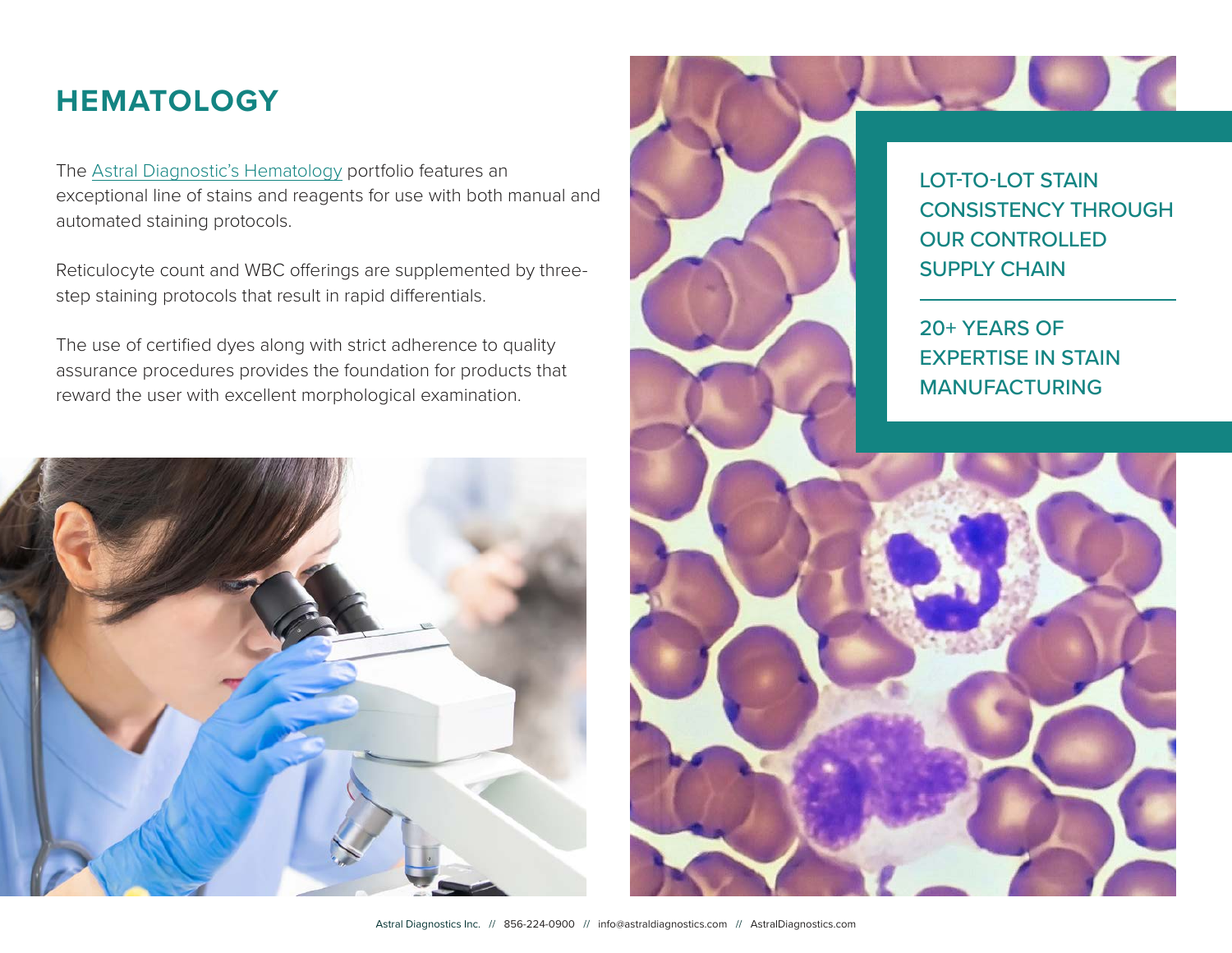# QUICK III™ SET FOR **DIFFERENTIALS**

Three-step procedure for differentiation of morphological cell types in peripheral blood smears.

Quick 15 second slide dip procedure vs other products that may take up to 2 min.



QUICK III™ provides superior staining for...

| <b>Staining Results</b> | <b>ASTRAL DIAGNOSTICS QUICK III</b>                | <b>Competitor's-3 step Differential Stain</b>                     |  |
|-------------------------|----------------------------------------------------|-------------------------------------------------------------------|--|
| Red blood cells         | Good staining                                      | Good staining                                                     |  |
| Neutrophil              | Excellent nuclear and cytoplasmic definition       | Weak nuclear and cytoplasmic staining, lack of<br>granular detail |  |
| Eosinophil              | Excellent staining intensity; great nuclear detail | Weak staining, poor nuclear detail                                |  |
| Monocyte/Lymphocyte     | Great staining detail                              | Good staining detail                                              |  |
| Basophil                | Great intensity staining                           | Inconsistent staining                                             |  |
| Platelet                | Good staining                                      | Good staining                                                     |  |
| Immature sperm          | Good staining                                      | Good staining                                                     |  |

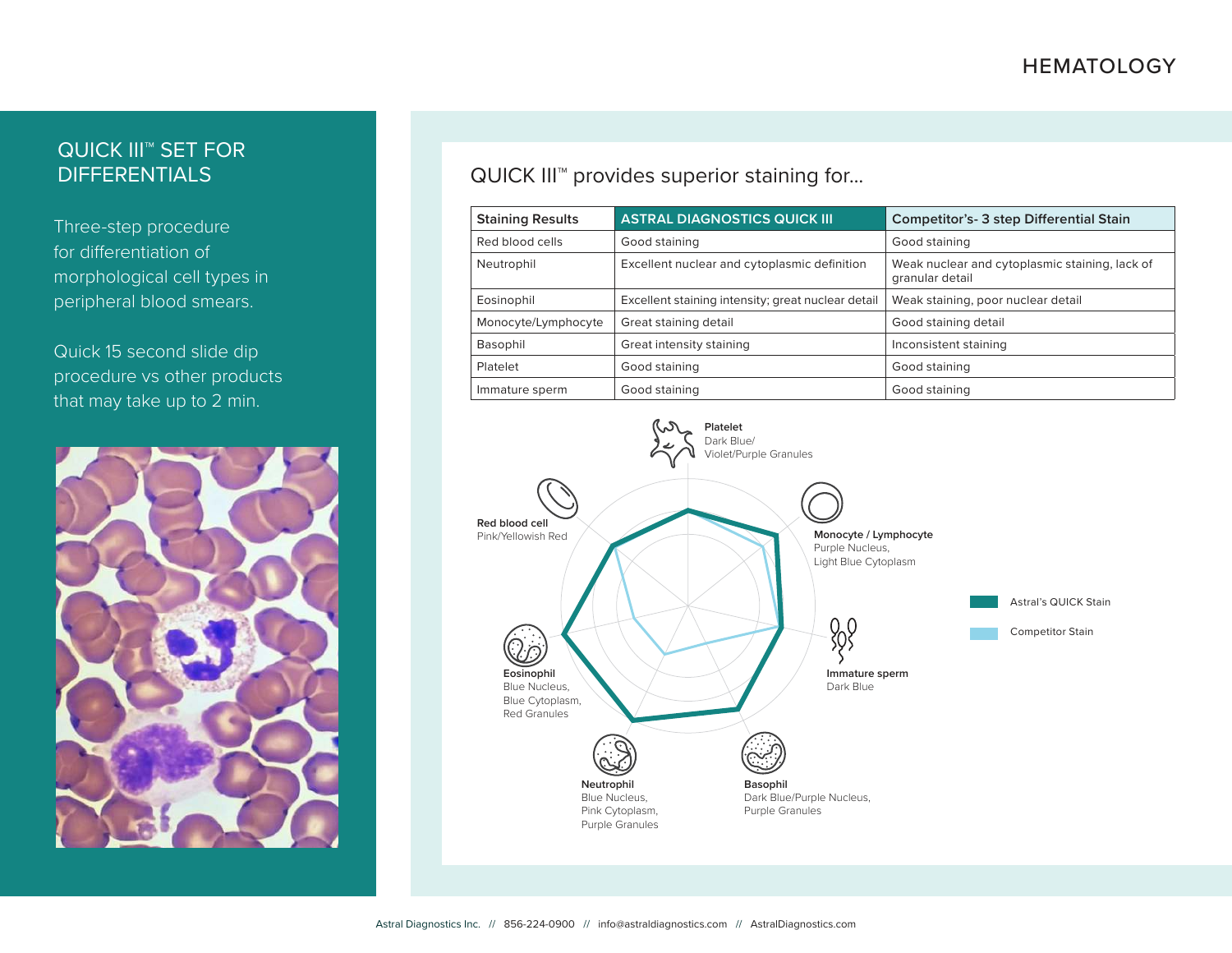# QUICK III™ SET FOR DIFFERENTIALS

Three-step procedure for differentiation of morphological cell types in peripheral blood smears.

Quick 15 second slide dip procedure vs other products that may take up to 2 min.



#### **CASE STUDY**

Astral knows that the white blood cell morphology is the trickiest part of a smear to differentiate. Therefore, we have designed our stains to have exceptional intensity and definition for basophilic (white blood cell) morphology.

We have been contacted by customers using competing 3-step/Quick stains that have difficulty differentiating between the white blood cells and our experienced on-staff experts have observed differences in quality when comparing hematology slides with a competitor's stain compared to our stain. They've observed that the competitor's stain was less than optimal to our Astral Stain QUICK III Stain.

Astral's QUICK III stain provides exceptional quality in differentiating between the white blood cells types to quickly diagnose the patient's sample. Neutrophils can be easily observed with light pink cytoplasm and granules with a deep purple nuclei.

Some competitors have weak staining, which makes it difficult to analyze these white blood cells critical to identifying potential illnesses.

One of the benefits our clients have experienced while working with Astral Diagnostics is our expert staff, who help solve problems and recommend the best solutions. They also help identify issues you may be experiencing with your current provider.

| Test / Use                                     | <b>Specimen</b>                     | Product                                                                                                                                          | <b>Description</b>                                                                           | Product # | <b>Sizes</b>     |
|------------------------------------------------|-------------------------------------|--------------------------------------------------------------------------------------------------------------------------------------------------|----------------------------------------------------------------------------------------------|-----------|------------------|
| Reticulocyte count                             | Blood sample (EDTA), blood<br>smear | New Methylene Blue                                                                                                                               | A supravital stain that assists with reticulocyte<br>visualization and count in whole blood. | 5551      | 2,4, 8, 16oz     |
| WBC (leukocytes) count for<br>reptiles & birds | Blood sample (EDTA), blood<br>smear | A traditional avian blood counting solution.<br>Natt-Herricks Solution                                                                           |                                                                                              | 5593      | 16 <sub>oz</sub> |
| <b>CBC</b>                                     | Blood sample (EDTA), blood<br>smear | Quick III Set for<br>Three-step procedure for differentiation of<br>morphological cell types in peripheral blood smears.<br><b>Differentials</b> |                                                                                              | 5303      | $3 \times 4$ oz  |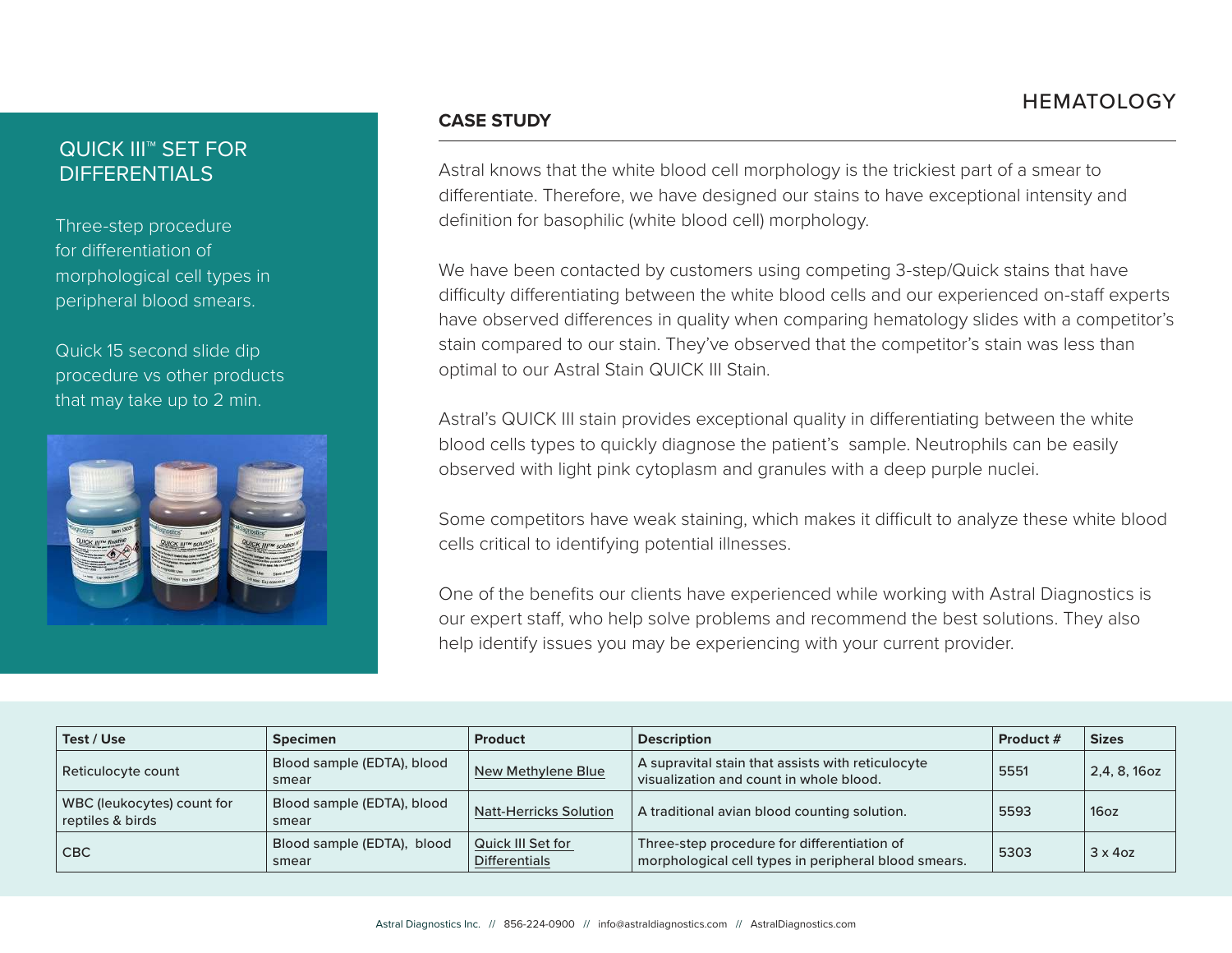# **MICROBIOLOGY**

[Astral's Microbiology](https://www.astraldiagnostics.com/category-s/143.htm) portfolio includes a variety of biological stains and associated reagents that can be used in manual or automated staining methods.

Accurate diagnosis and eventual antibiotic treatment are often directly related to laboratory results. Typically, misdiagnosis are due to issues with the stain protocol.

Need a staining protocol? We offer numerous detailed protocols easily downloadable from our website, see our [Resources](https://www.astraldiagnostics.com/category-s/189.htm) page.



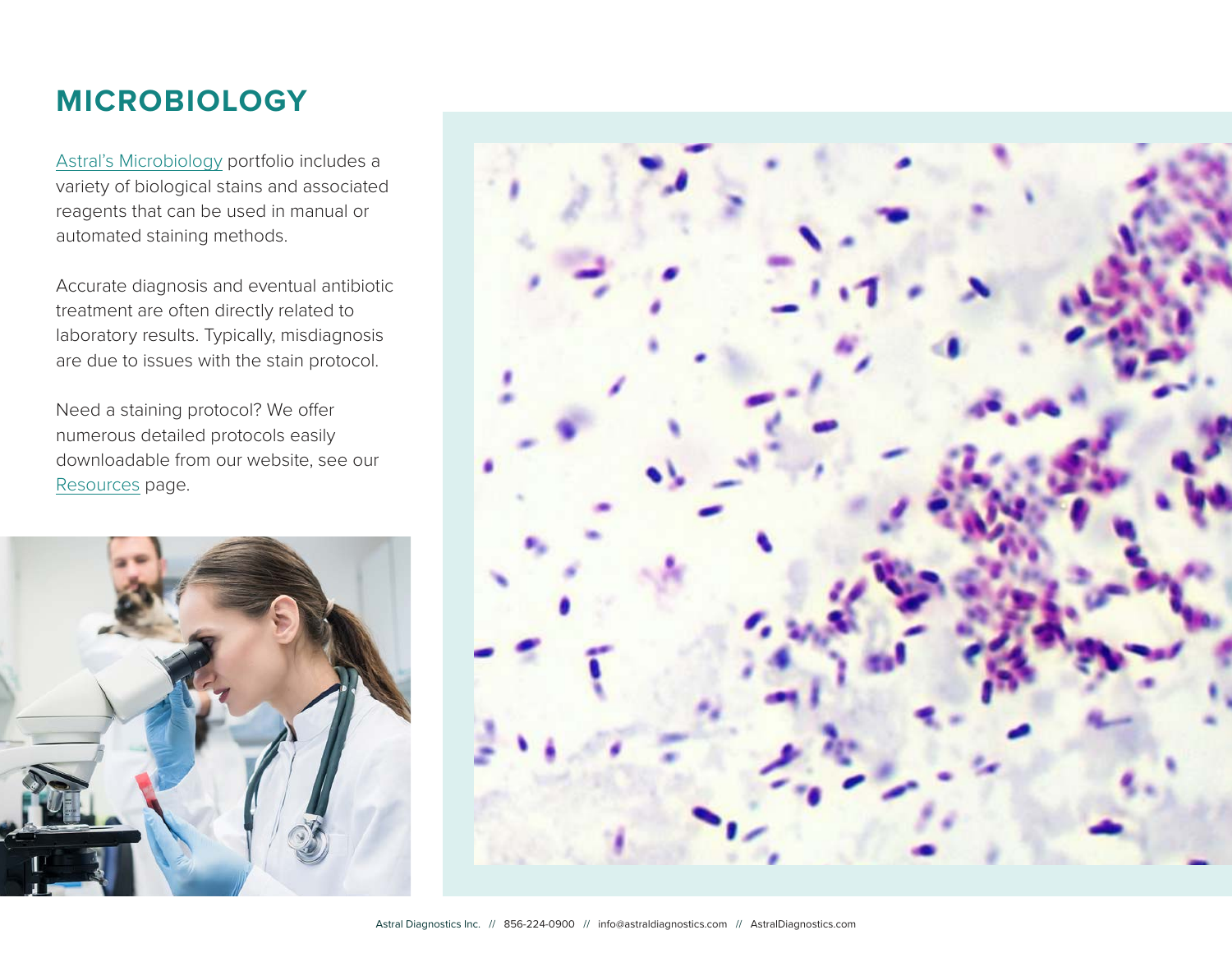# MICROBIOLOGY / PARASITOLOGY



Acid-fast organisms have cell walls that are resistant to conventional staining. Acid-fast stains work to promote the uptake of the dyes.

Additionally, once stained, these organisms are not easily decolorized (even with alcohol or acid acetone solutions). This is where they get the name "acid-fast." The decolorizer is used to remove the dye from any non-acid-fast material in the specimen.

The common issue that occurs with rapid growers - acid-fast organisms - is that the organism doesn't retain the acid-fast dye; it fails to stain properly. As a result, the organism shows little-to-no carbol fuchsin coloring.

Acid Fast Bacteria stain solutions provide brilliantly stained specimens, free of background staining, resulting in the accuracy level required by veterinarians and vet technicians.

## NEED HELP TROUBLESHOOTING A STAIN? WE HAVE TECHNICAL STAFF WAITING TO ASSIST YOU.

| Test / Use                             | <b>Specimen</b> | <b>Product</b>                                  | <b>Description</b>                                                                                                                                                                                              | <b>Product #</b> | <b>Sizes</b>    |
|----------------------------------------|-----------------|-------------------------------------------------|-----------------------------------------------------------------------------------------------------------------------------------------------------------------------------------------------------------------|------------------|-----------------|
| Intestinal protozoa                    | Feces           | <b>Trichrome Stain</b><br>(Wheatley's Modified) | Wheatley's modification provides a rapid procedure that produces uniform, well-<br>stained smears and is the best stain to support stool examinations for intestinal<br>protozoa.                               | 6920             | 8, 16, 32oz     |
| Skin parasites                         | Skin scrape     | <b>Lactophenol Cotton Blue</b>                  | Standard microbiological stain for identifying parasites in wet mount preparation of<br>stool specimen                                                                                                          | 6701             | 4, 16, 30oz     |
| Mycobacterial<br>screening             | Smear           | <b>AFB Kinyon Stain</b>                         | 6300<br>Staining of bacteria from cultures or animal specimens suspected to contain<br>Mycobacteria tuberculosis can be easily achieved using one of two methods: (1) hot<br>method or (2) cold method.<br>6309 |                  | $3 \times 8$ oz |
| Cryptosporidium, Fecal<br>parasitology | Feces           | <b>AFB Modified ZN Stain</b>                    |                                                                                                                                                                                                                 |                  | $3 \times 8$ oz |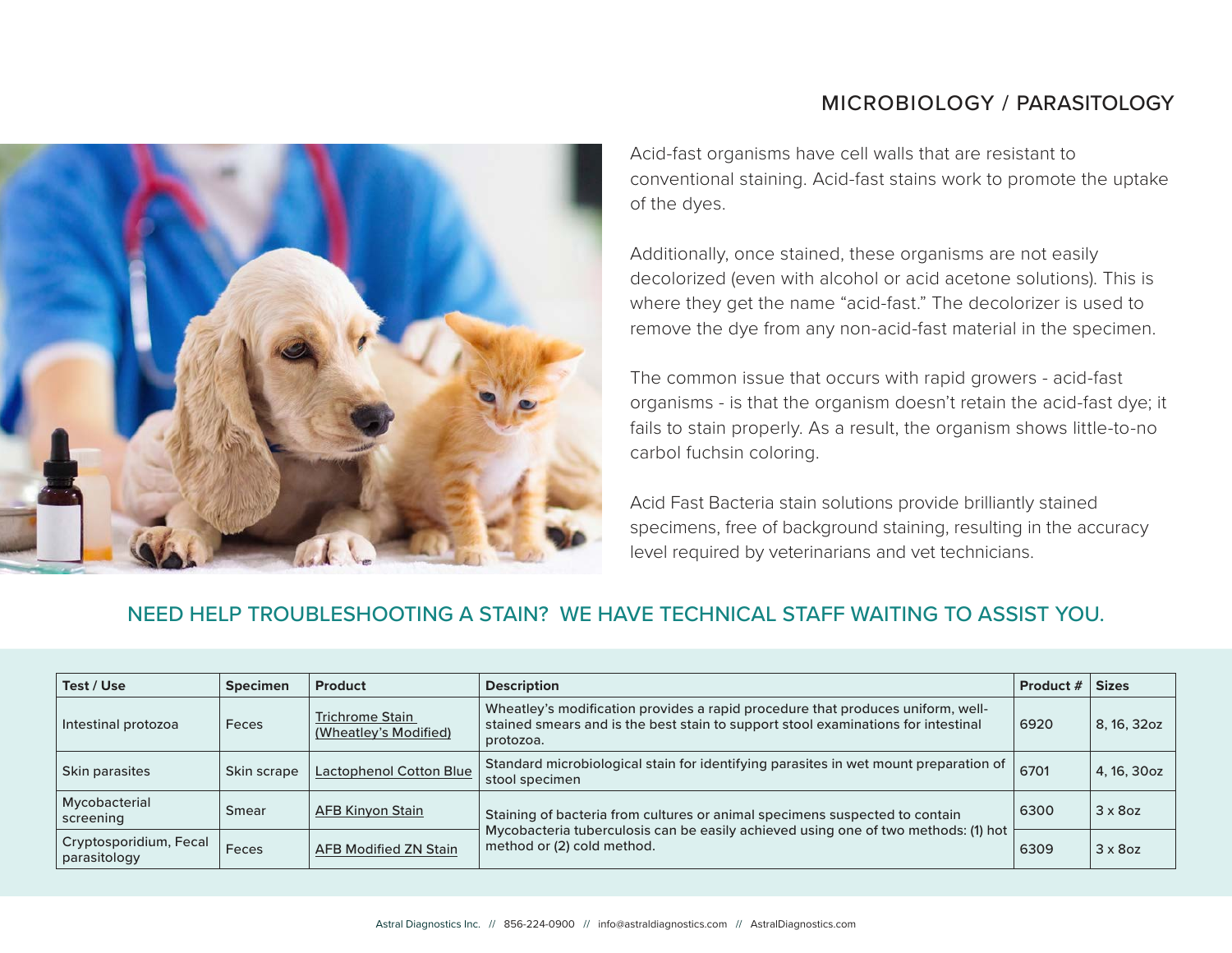# MICROBIOLOGY / BACTERIOLOGY

Typically, misdiagnosis of [Gram stains](https://www.astraldiagnostics.com/category-s/159.htm) are due to issues with the stain protocol and gram stains decolorizing too quickly (suggesting gram-positive bacteria) or too slowly (suggesting gram negative bacteria).

If the Gram stain is falsely negative, it is decolorizing too slowly. If you don't decolorize quickly enough, or keep the colorizer on too long, you'll get a false negative for the Gram positives. Adjust the time the specimen is in the colorizer and remove it sooner to avoid this issue.





| Test / Use                                                                   | <b>Specimen</b> | <b>Product</b>                               | <b>Description</b>                                                                                                                                                                                                                               | Product # | <b>Sizes</b>       |
|------------------------------------------------------------------------------|-----------------|----------------------------------------------|--------------------------------------------------------------------------------------------------------------------------------------------------------------------------------------------------------------------------------------------------|-----------|--------------------|
| Sediment<br>examination & ova                                                | Urine           | Urine Sediment Stain<br>(Sternheimer-Malbin) | The Sternheimer-Malbin Stain is a commonly used supravital stain used for<br>sediment examination to reveal ova to assist in diagnosis of giant kidney and<br>bladder worms. Leukocytes, epithelial cells, and casts stain well with this stain. | 6561      | $0.5, 2, 4, 32$ oz |
| Abscess, Ear, Eye, Sputum, Sram Stain<br>Gram positive/<br>negative bacteria |                 |                                              | For staining bacteria from cultures or patient specimens by the differential<br>Gram stain method.                                                                                                                                               |           | $4 \times 8$ oz    |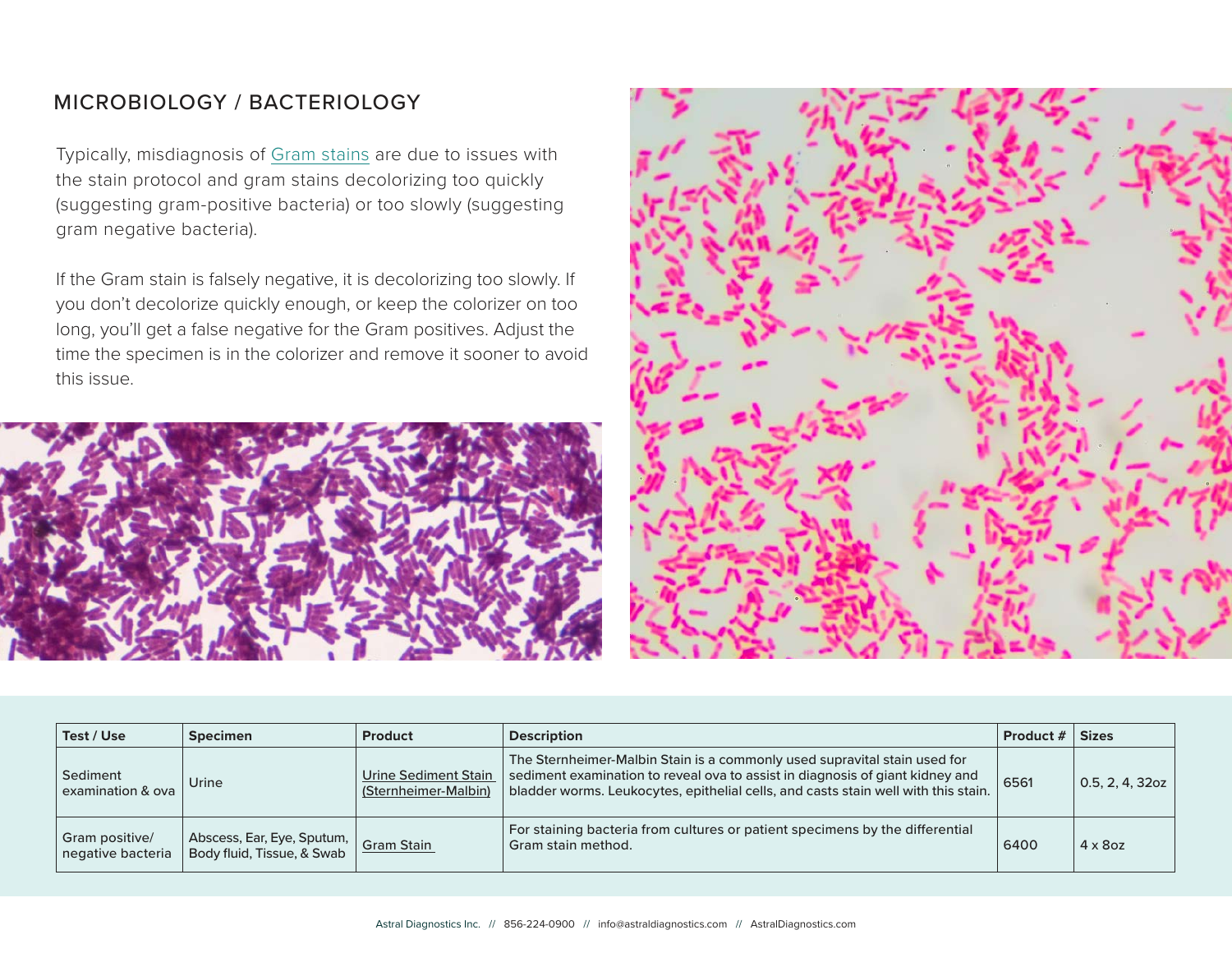# **SPERMATOZOA**

The Nigrosin Stain provides a dark background for easier recognition of both viable and non-viable spermatozoa. The unstained (white) spermatozoa represent those which are "live" whereas the stained pink spermatozoa represent those which are "dead".

EXPERIENCING PROBLEMS WITH OUT-OF-STOCK ITEMS ELSEWHERE? WE HAVE YOU COVERED.

WITH A STEADY SUPPLY CHAIN, WE MAINTAIN STOCK OF OUR MOST SOUGHT-AFTER DIAGNOSTIC STAINS.



| Test / Use      | <b>Specimen</b> | Product | <b>Description</b>                                                                                                            | Product / | <b>Size</b>       |
|-----------------|-----------------|---------|-------------------------------------------------------------------------------------------------------------------------------|-----------|-------------------|
| Sperm viability | ' Semen         |         | $\mid$ Eosin Nigrosin Semen Stain $\mid$ Eosin-Nigrosin is a staining technigue that assesses the vitality of a sperm sample. | 5592      | 0.5 <sub>oz</sub> |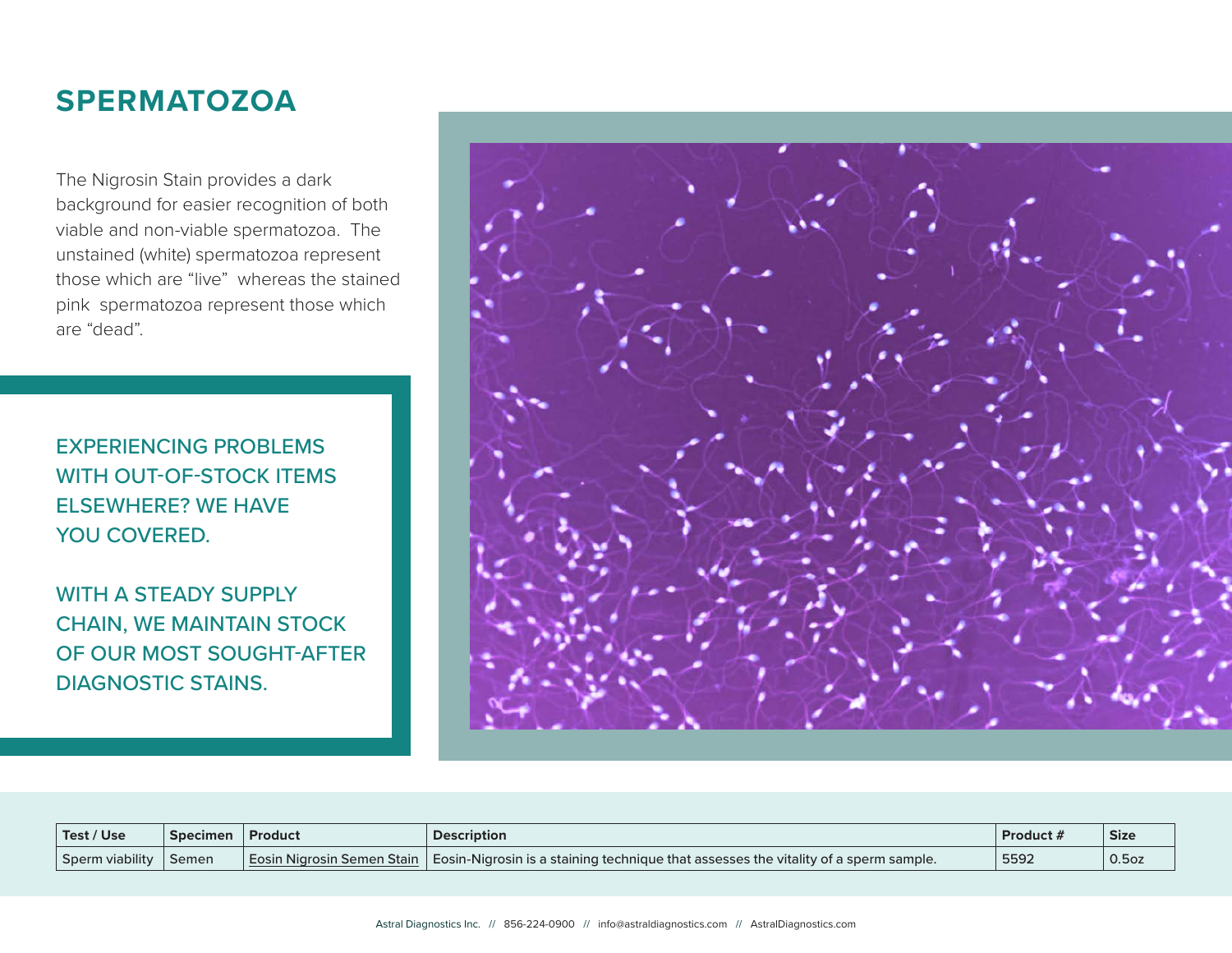# COMPLEMENTARY PRODUCTS

| Test / Use                                                             | <b>Specimen</b>                                       | <b>Product</b>                        | Product # | <b>Sizes</b>    |
|------------------------------------------------------------------------|-------------------------------------------------------|---------------------------------------|-----------|-----------------|
| <b>Biopsy</b>                                                          | Target organ, small & large biopsy                    | 10% Neutral Buffered Formalin         | 3320      | $16$ oz, 1 gal  |
| Increase the resolving power for microscopic analysis at high<br>power | Bacteria, blood smears                                | Immersion Oil                         | 5510      | 0.5, 2, 4, 16oz |
| Topical hemostatic.                                                    | Post surgery, small wounds, nail and<br>wing trimming | Ferric Subsulfate (Monsel's Solution) | 3390      | 2, 4, 16oz      |

![](_page_9_Picture_2.jpeg)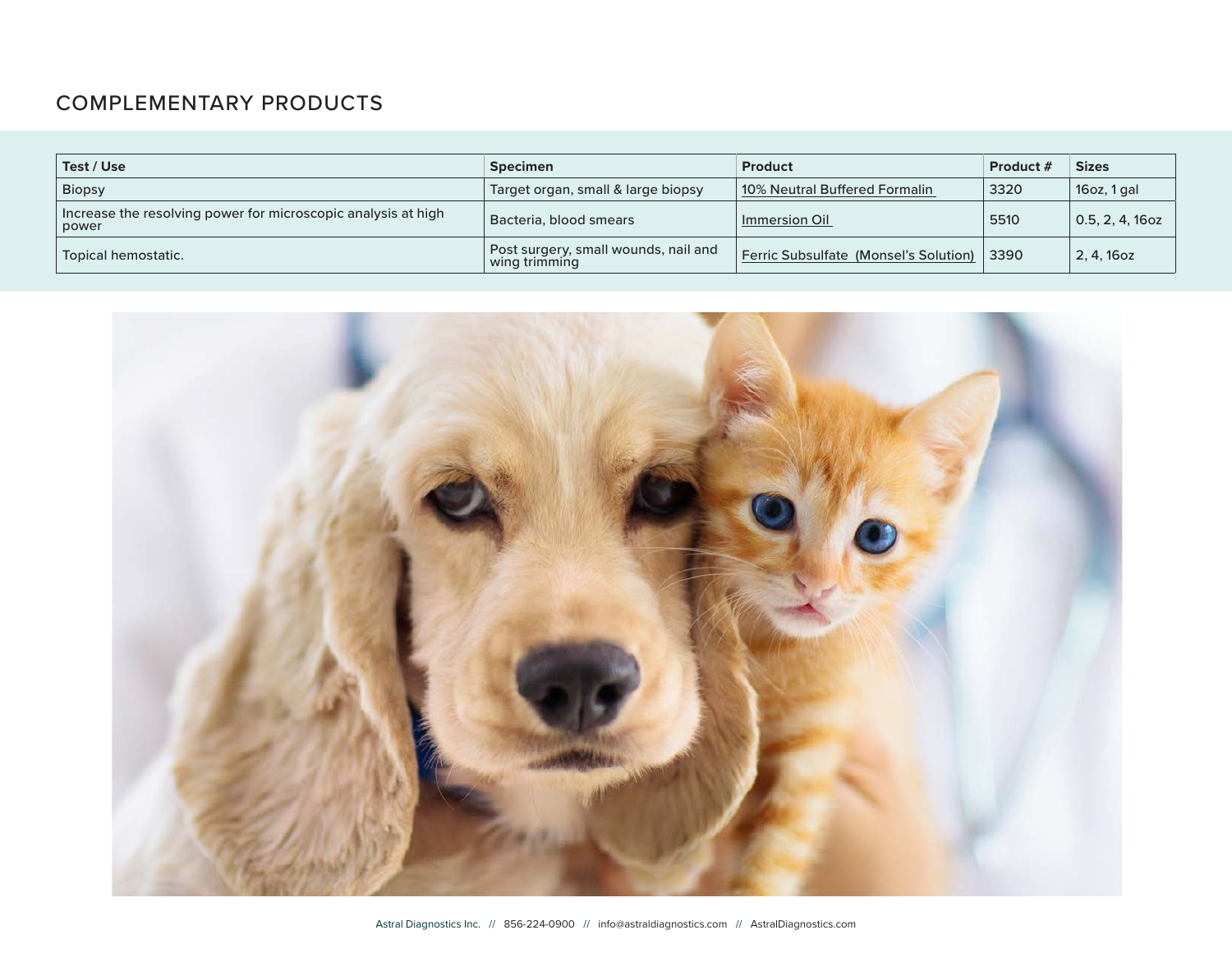# COMPLETE PRODUCT LISTING

| $Cat.$ # | <b>Description</b>                          | <b>Sizes</b>        |
|----------|---------------------------------------------|---------------------|
| 6300     | AFB Kinyoun Set                             | 3x8oz               |
| 6301     | AFB Kinyoun, Carbol Fuchsin                 | 80z, 160z           |
| 6302     | AFB Kinyoun, Decolorizer                    | 8oz, 16oz, 1 Gallon |
| 6303     | AFB Kinyoun, Brilliant Green                | 80z, 160z           |
| 6304     | AFB Set, Kinyoun, MB Counterstain           | 3x8oz               |
| 6305     | AFB Kinyoun, Methylene Blue                 | 80z, 160z           |
| 6309     | AFB Ziehl-Neelsen Set                       | 3x8oz               |
| 6310     | AFB Ziehl-Neelsen, Carbol Fuchsin           | 80z, 160z           |
| 6320     | AFB Ziehl-Neelsen, Decolorizer              | 8oz, 16oz, 1 Gallon |
| 6330     | AFB Ziehl-Neelsen, Methylene Blue           | 80z, 160z           |
| 6060     | Gram Stain Set, Stabilized Iodine           | 4x207               |
| 6250     | Gram Stain Set, Traditional                 | 4x8oz               |
| 6251     | Gram Stain, Crystal Violet                  | 4x8oz, 8oz, 16oz    |
| 6252     | Gram Stain, Iodine Replacement, Traditional | 4x8oz               |
| 6253     | Gram Stain, Iodine, Stabilized              | 4x8oz, 8oz, 16oz    |
| 6254     | Gram Stain, Decolorizer 75/25               | 4x8oz, 8oz, 16oz    |
| 6255     | Gram Stain, Decolorizer Replacement 1:1     | 4x8oz               |
| 6256     | Gram Stain, Safranin                        | 4x8oz, 8oz, 16oz    |
| 6400     | Gram Stain Set, Stabilized Iodine           | 4x8oz               |
| 5551     | New Methylene Blue                          | 20z, 40z, 80z, 160z |
| 5592     | Eosin Nigrosin Semen Stain                  | 0.5 <sub>oz</sub>   |
| 5510     | Immersion Oil, Low Viscosity                | 20z, 40z            |
| 3320     | Formalin 10%, Buffered                      | 1 Gallon            |
| 6561     | Urinary Sediment Stain (Sternheimer-Malbin) | 0.5oz               |
| 6701     | Lactophenol Cotton Blue                     | 4oz, 16oz, 30oz     |

![](_page_10_Picture_2.jpeg)